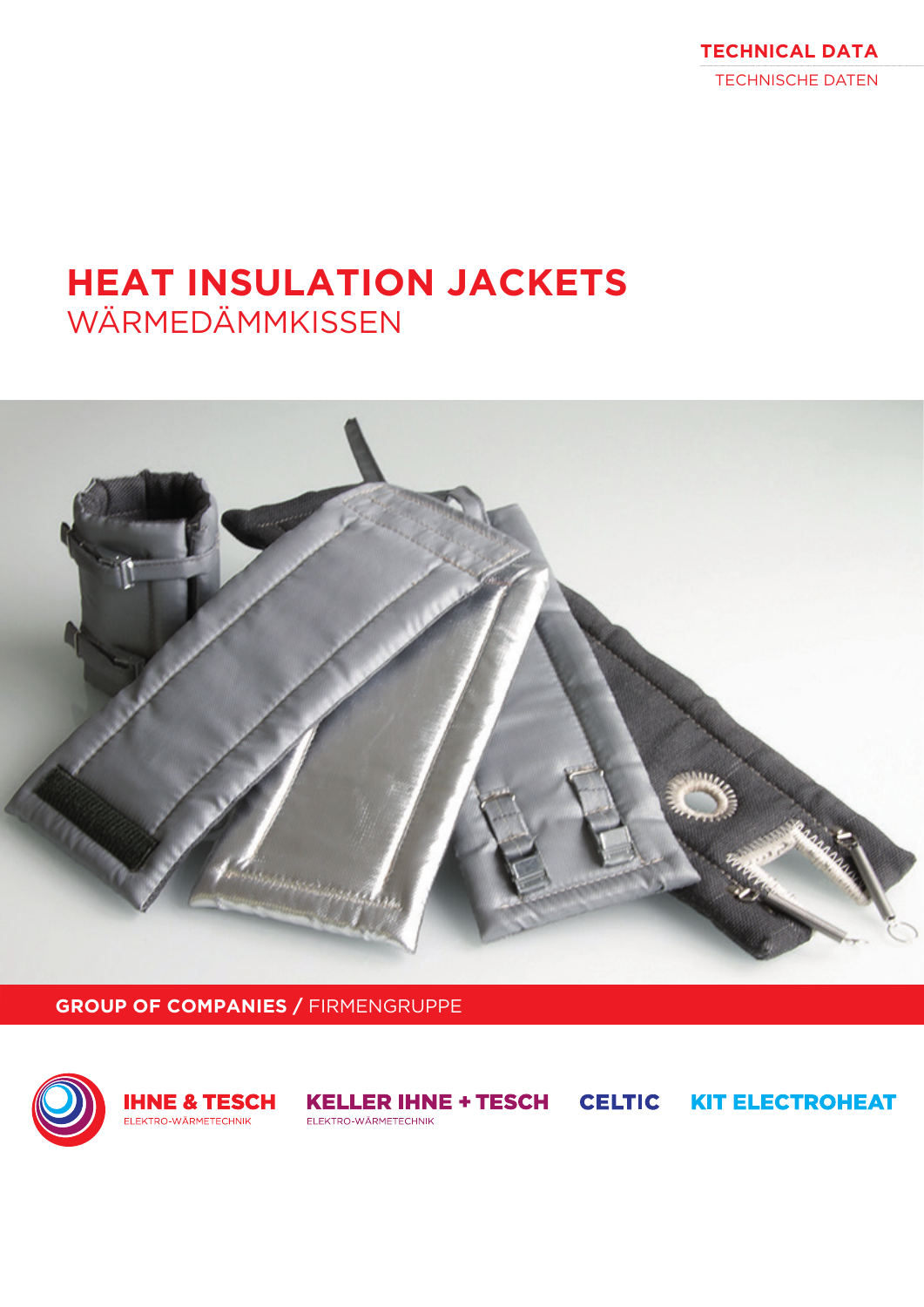### **HEAT INSULATION JACKETS**

#### WÄRMEDÄMMKISSEN

**Heat insulation jackets are perfect for heat energy savings with all types of polymer processing machinery and comparable applications. The isolations are corresponding to the Factory Act for reducing of surface temperatures. Due to the individual production we are able to offer customized solutions for your isolation demand.**

Wärmedämmkissen eignen sich hervorragend zur Einsparung von Heizenergie an allen Arten von Kunststoffverarbeitungsmaschinen und vergleichbaren Anwendungen. Die Isolationen entsprechen den Anforderungen des Arbeitnehmer-Schutzgesetzes zur Reduzierung der Oberflächen-Temperatur. Aufgrund der individuellen Fertigungsmöglichkeiten bieten wir Ihnen kundenspezifische Lösungen auch für Ihren Isolationswunsch an.

**Dimensions and production as per customer request.**

Abmessungen und Anfertigung nach Kundenwunsch.

### **Types /** Typen

|                                                                                     | Type 1                                                 | Type 2                            | Type 3                                  |
|-------------------------------------------------------------------------------------|--------------------------------------------------------|-----------------------------------|-----------------------------------------|
| max. operating temperature <sup>1</sup><br>max. Einsatztemperatur <sup>1</sup>      | 500 °C                                                 | 500 $°C$                          | 500 $°C$                                |
| material                                                                            | non-aging glass fibre<br>alterungsbeständige Glasseide |                                   |                                         |
| <b>insulation</b><br>Isolation                                                      | glass fibre filling<br>Glasfasermattenfüllung          |                                   |                                         |
| thickness<br>Auftragung                                                             | $\sim$ 20 mm                                           | $\sim$ 20 mm                      | $\sim$ 20 mm                            |
| outer coating<br>Außenbeschichtung                                                  | standard fabric<br><b>Standard Gewebe</b>              | teflon coated<br>Teflon kaschiert | aluminium coated<br>Aluminium kaschiert |
| outer coating temperature stability<br>Temperaturbeständigkeit<br>Außenbeschichtung | 500 $\degree$ C                                        | 200 °C                            | 200 °C                                  |
| colour<br>Farbe                                                                     | anthracite<br>anthrazit                                | grey<br>grau                      | silver<br>silber                        |

**1) measured at the heated surface /** gemessen an der Oberfläche der Heizseite

### **Characteristics /** Eigenschaften

- **<sup>&</sup>gt; heat energy saving**
- zur Einsparung von Heizenergie
- **<sup>&</sup>gt; reduction of surface temperature** Oberflächen-Temperatur-Reduktion
- **<sup>&</sup>gt; steady mass temperature** gleichmäßigere Massen-Temperierung
- **<sup>&</sup>gt; touch protection (risk of injury and burn prevention)** Berührungsschutz (Vorbeugung von Verletzungs- bzw. Verbrennungsgefahren)
- **<sup>&</sup>gt; turn off or reduction of draught influences** Ausschalten bzw. Reduzierung von Zuglufteinflüssen
- **<sup>&</sup>gt; simple self-assembly with heat-resistant spring/ring, Velcro/fleece or fastener/belt locking system** einfache Selbstmontage durch warmfesten Feder/Ring-, Klett/Flausch- oder Spann/Gurtverschluss
- **<sup>&</sup>gt; reduction of radiant heat** Reduzierung von Abstrahlwärme
- **<sup>&</sup>gt; protection of machinery periphery** Schutz der Maschinenperipherie
- **<sup>&</sup>gt; available from 30 mm width/length**  ab 30 mm Breite/Länge möglich

**subject to technical change** Technische Änderungen vorbehalten

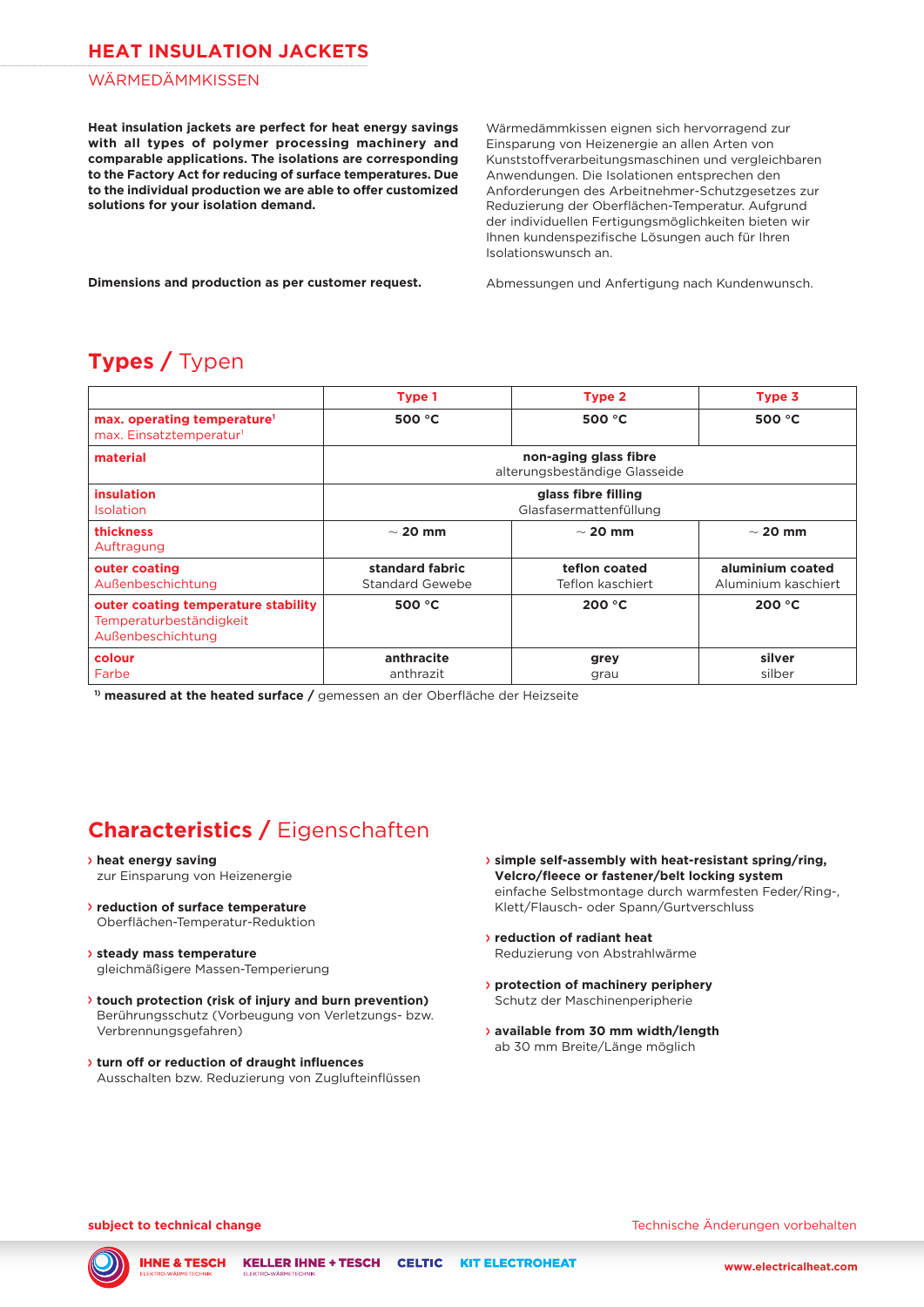#### **HEAT INSULATION JACKETS**

**WÄRMFDÄMMKISSEN** 

### **Closing options /** Verschlussvarianten



**example 1 /** Beispiel 1  **spring/ring locking system** Feder/Ringverschluss



**example 2 /** Beispiel 2 **Velcro/fleece locking system** Klett/Flauschverschluss



**example 3 /** Beispiel 3 **fastener/belt locking system** Spann/Gurtverschluss

### **Application areas /** Anwendungsbereiche

- **<sup>&</sup>gt; Cylinder heat protection /** Zylinderwärmeschutz
- **<sup>&</sup>gt; insulation hood /** Isolationshaube

### **Options /** Optionen

- **<sup>&</sup>gt; with holes and cut outs in all shapes/versions available** mit Bohrungen und Aussparungen in allen Formen/ Varianten möglich
- **<sup>&</sup>gt; with warning sign "hot surface"** mit Warnschild "heiße Hand"
- **<sup>&</sup>gt; other thickness available on request** andere Stärken auf Anfrage
- **<sup>&</sup>gt; flat heater /** Flachheizung
- **<sup>&</sup>gt; insert isolation /** Einlageisolation
- **<sup>&</sup>gt; other materials available on request** andere Materialien auf Anfrage
- **<sup>&</sup>gt; customised labelling possible** kundenspezifische Kennzeichnung möglich

### **Design examples /** Ausführungsbeispiele



**tool without insulation, before** Werkzeug ohne Isolation, vorher



**tool with insulation, after** Werkzeug mit Isolation, nachher





**standard designs** Standardausführungen

**subject to technical change** Technische Änderungen vorbehalten